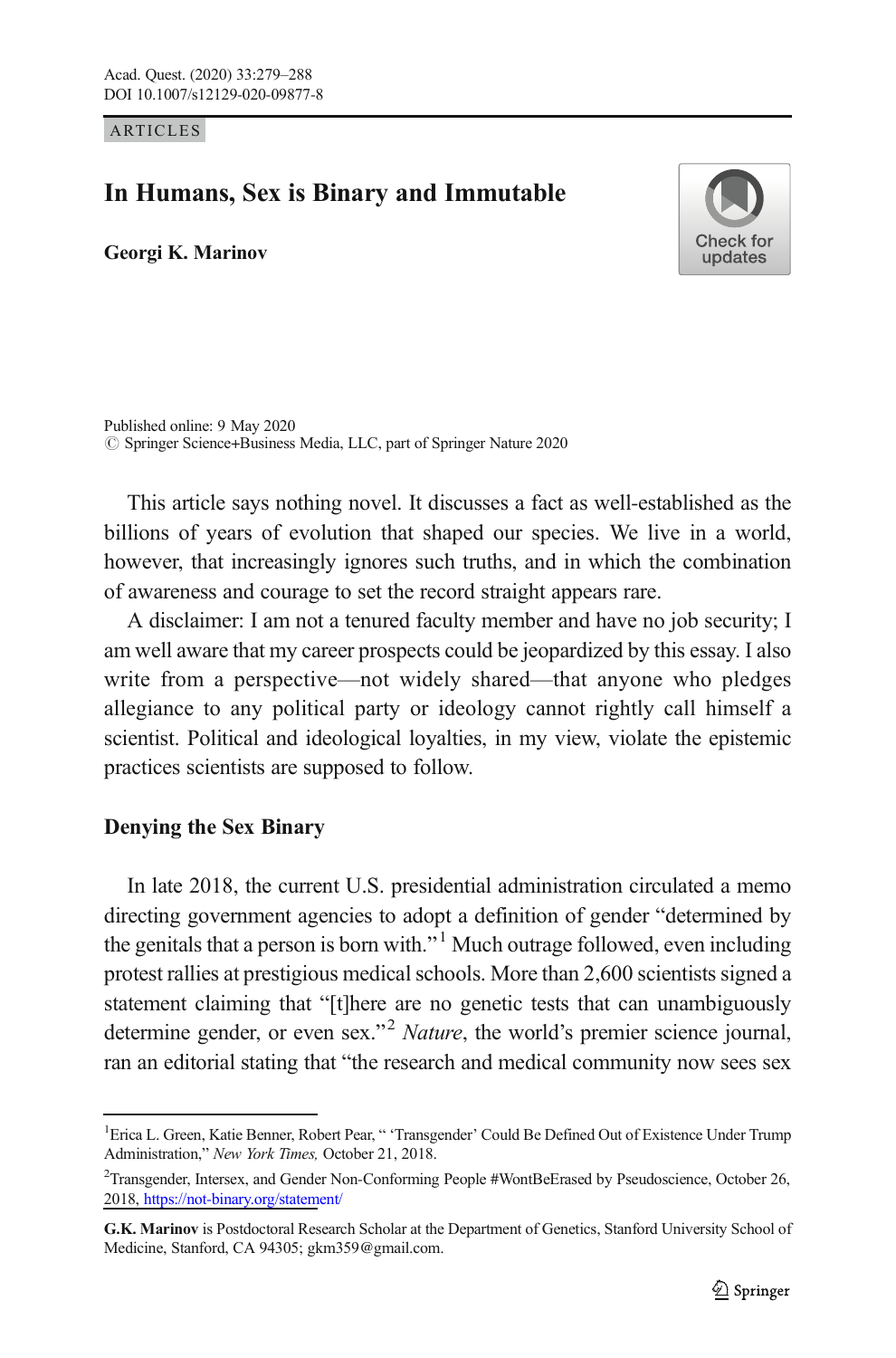as more complex than male and female"' and "the idea that science can make definitive conclusions about a person's sex or gender is fundamentally flawed."<sup>3</sup>

These are remarkable statements as they are equivalent to outright denial of humans' biological nature. Numerous publications promoted such positions. Nature had previously published an editorial titled "Sex Redefined," boldly stating that "[t]he idea of two sexes is simplistic. Biologists now think there is a wider spectrum than that."<sup>4</sup> Popular science magazines such as *Scientific* American and National Geographic told readers that "the science is clear and conclusive: sex is not binary,"<sup>5</sup> a view even more aggressively pushed in mainstream media, where we regularly read that "biologists now think the idea of two sexes is inaccurate."<sup>6</sup>

Much has been written by feminist authors about the non-binary nature of "gender," where "gender" is defined as something "socially constructed," distinct from sex. But biological sex itself is also under attack. Feminist philosophers such as Judith Butler and Anne Fausto-Sterling initially advanced the view that both gender and sex are "socially constructed," denying the objective reality of binary biological sex, and academic writings promoting this view continue to be produced.7

Usually this is done by taking a list of criteria for dividing humans into two sexes—anatomical/gonadal/hormonal/chromosomal/genetic/genomic/brain/ neural sex—and matching that list to examples of "intersex" conditions not fitting neatly on either side, supposedly discrediting the binary. But the topics that truly matter for understanding sex—gametes, reproduction, and evolutionary selection pressures—are missing from such treatments.

Yet this has become mainstream, and an unquestionable dogma too, even within the hard sciences. This is disastrous, as the objective truth is that sex in humans is strictly binary and immutable, for fundamental reasons that are common knowledge to all biologists taking the findings of their discipline seriously. Denying that sex in humans is binary attacks the very foundations of the biological sciences. This needs to be properly summarized and openly articulated.

<sup>&</sup>lt;sup>3</sup>"US proposal for defining gender has no basis in science," Nature 563 (2018):5

<sup>4</sup> Claire Ainsworth, "Sex redefined," Nature 518 (2015):288—291.

<sup>&</sup>lt;sup>5</sup>Robin M. Henig, "How science is helping us understand gender," National Geographic, January 2017; The Editors, "The New Science of Sex and Gender," Scientific American, September 1, 2017.

<sup>&</sup>lt;sup>6</sup> Anne Fausto-Sterling, "Why Sex Is Not Binary," The New York Times, October 25, 2018.

<sup>&</sup>lt;sup>7</sup>V. Sanz, "No Way Out of the Binary: A Critical History of the Scientific Production of Sex," Signs: Journal of Women in Culture and Society 43 (2017):1-27

 $\mathcal{L}$  Springer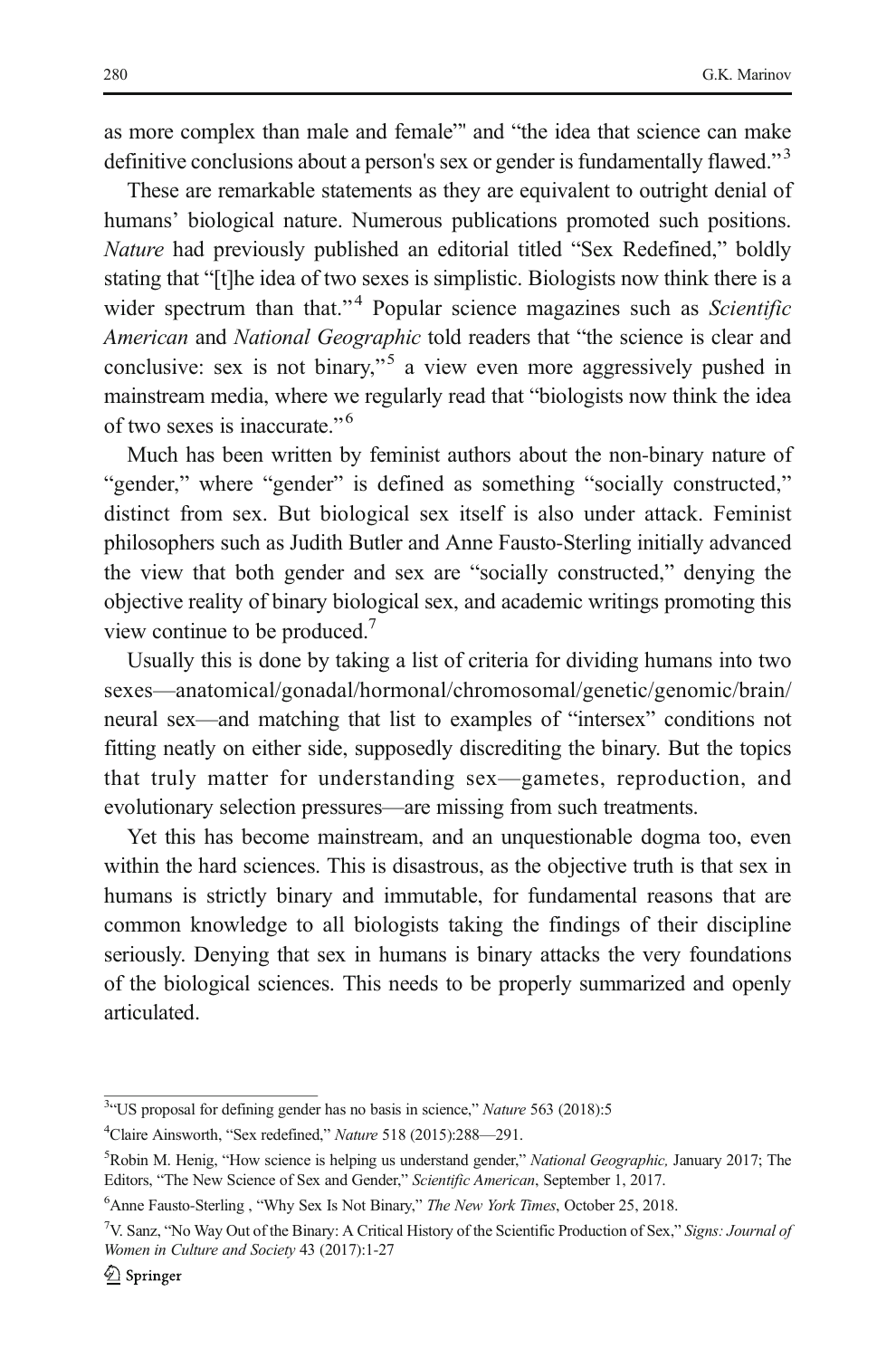#### The Nature of Self-replicators and Organisms

To understand the nature of human sex, we need to review our place in the grander scheme of life on Earth. We do not know exactly how life appeared on our planet but we do know some of the features it had from the beginning. Key among these is the self-replicating nature of genetic material and its relationship to the organism. Because of our anthropocentric bias, we tend to see genes as existing with the "purpose" of encoding for the organism. However, to the extent we can speak of "purpose" in biology, the relationship is exactly the opposite—the organism exists to propagate its genetic material, and this is the sole "meaning" of its existence.<sup>8</sup> Getting that relationship backwards is the ultimate cause of most falsehoods propagated in the debates around gender and sex.

There are two broad hypotheses regarding life's origins, usually shortened as "metabolism-first"' and "genetics/replicators-first." Both hypotheses converge onto a state, in which evolution is Darwinian (i.e. descent with modifications of genetic material), and life is one unbroken succession of self-replicators making more copies of themselves. Cells (and complex multicellular organisms) can be seen as being put together around self-replicators to facilitate the process. This realization mandates a radical rethinking of who and what we are. This understanding, however, has not yet spread very far into public consciousness because much of what makes it obvious and uncontroversial has been learned only in the last few decades.

One such important piece of the puzzle is the nature of prokaryote genomes. The concept of "species" was developed based on observing and studying multicellular organisms and does not really make sense for prokaryotes. By force of habit, "species" were traditionally assigned to bacterial strains, and it was assumed that each such strain had a "genome." But once multiple genomes were sequenced for different strains, a striking discovery emerged—there was no such thing as a specie's genome. Instead, each strain contains a relatively small number of common genes, together with some small portion of a larger set belonging to a "pan-genome."<sup>9</sup> Genes in the pan-genome are exchanged, often quite rapidly, through various mechanisms for horizontal gene transfer (HGT).

Such discoveries dramatically shift our focus towards a gene-centric view of evolution—genes are exchanged, creating new combinations and phenotypes,

<sup>&</sup>lt;sup>8</sup>Richard Dawkins, The Selfish Gene (New York: Oxford University Press, 1976).

<sup>&</sup>lt;sup>9</sup>H. Tettelin, V. Masignani, M.J. Cieslewicz et al., "Genome analysis of multiple pathogenic isolates of Streptococcus agalactiae: implications for the microbial 'pan-genome'," Proc Natl Acad Sci U.S.A. 102 (2005):13950-13955.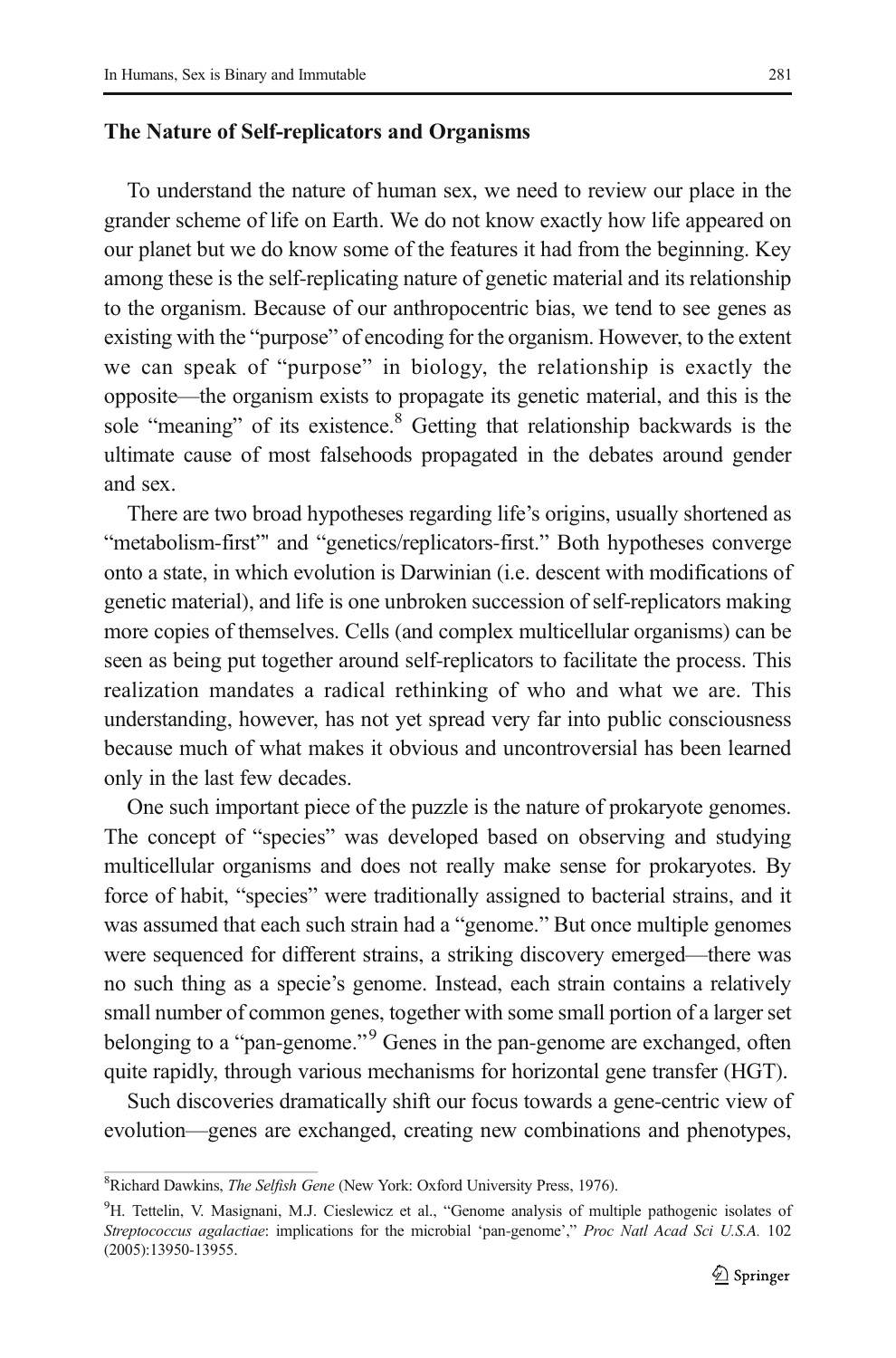on which natural selection acts, determining how successful the propagation of those genes is, with the individual cells being rather ephemeral temporary entities.

Mobile genetic elements (MGEs) and viruses take that principle to the extreme—if gene propagation is the primary evolutionary objective, there is no requirement for any "progress" towards more "complex" entities. There can just as well be no organism involved as long as genetic material is replicated. This is the strategy adopted by viruses (only "alive" when inside a cell they have hijacked) and MGEs (not even encoding for viral particles, their sole capacity being ensuring their replication).

What sex is and how and why it evolved can only be properly understood in this context.

#### Why There is Sex

There are two types of cellular life on Earth: prokaryotes and eukaryotes. Prokaryotes have a simple organization, usually lacking the hallmark features of eukaryotes, such as nucleus, endomembrane systems, mitochondria, etc. Life is also divided into two lineages, not coinciding with the prokaryote/eukaryote divide. Prokaryotes are split into bacteria and archaea, with eukaryotes evolving as a result of a fusion between an archaeal host and a bacterial endosymbiont.<sup>10</sup>

The subsequent complexification of eukaryotes gave rise to their modern features, one of them being meiosis (reductive cell division creating haploid cells/gametes) and sexual reproduction. Prokaryotes reproduce asexually and lack meiosis. They do, however, employ mechanisms for exchanging genetic material, which they do on a massive scale. $^{11}$ 

The ubiquity of genetic material exchange mechanisms strongly suggests that recombination is advantageous. Although it is not possible to concisely summarize the vast literature on the subject, $12$  we will focus on just a few crucial points.

The first key concept is evolutionary fitness. Fitness is most often expressed as a selection coefficient s, which ranges from  $-1$  to infinity, where  $s = -1$ corresponds to lethality/complete sterility.

<sup>&</sup>lt;sup>10</sup>E.V. Koonin, "The origin and early evolution of eukaryotes in the light of phylogenomics," Genome Biol 11 (2010): 209.

<sup>&</sup>lt;sup>11</sup>P. Puigbo, Y.I. Wolf, E.V. Koonin, "The tree and net components of prokaryote evolution," Genome Biol Evol 2 (2010):745–756.

<sup>&</sup>lt;sup>12</sup>N.H. Barton, "Why sex and recombination?," Cold Spring Harb Symp Quant Biol 74 (2009):187-195.  $\mathcal{L}$  Springer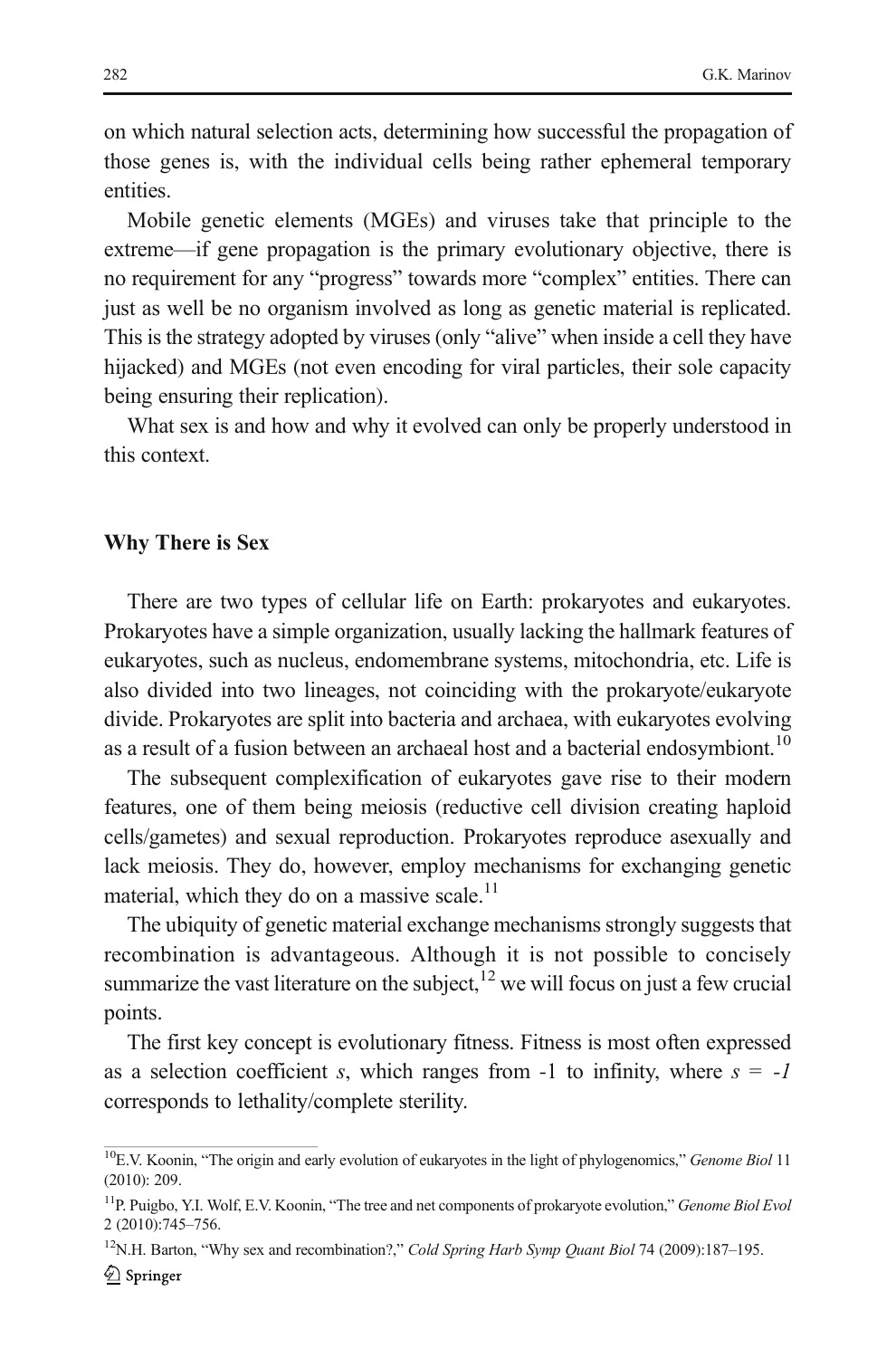Sexual reproduction is costly to an individual as it involves producing gametes, yet only half of one's genes are transmitted to the next generation. The classical argument for why there is sex is that it helps create new favorable combinations of alleles.<sup>13</sup> However, just as it can create favorable combinations, recombination can also break up existing ones. Asexually reproducing organisms would naively be expected to have an advantage. So why have sex?

The "Fundamental Theorem of Natural Selection"<sup>14</sup> states that the increase in mean fitness due to natural selection equals the additive genetic variance in fitness. In real organisms, different loci are physically linked in various ways; fitness is therefore affected by the associations of alleles with each other. If negative such associations (i.e. between beneficial and maladaptive alleles) predominate, recombination will act to increase variance in fitness; mechanisms for recombination will thus be selected through their association with generating favorable variation and the overall higher fitness of the recombining genotypes.

An additional consideration is that real-life populations are finite and stochastic fluctuations of allelic frequencies ("genetic drift") play a major role. Without recombination, genetic drift and linkage disequilibrium together lead to linked loci interfering with each other's response to selection.

Absence of recombination is predicted to result in irreversible accumulation of deleterious mutations ("Muller's ratchet"). This is indeed what is observed. Obligate asexuals arise occasionally among eukaryotes, but they tend to go extinct quickly. The one notable exception are bdelloid rotifers, which have been asexual for around 70 million years. However, this is an exception proving the rule, as it appears that HGT (otherwise rare in eukaryotes) plays the role of recombination in these animals.<sup>15</sup>

Bdelloids and prokaryotes illustrate an important point: meiosis and recombination are not the same thing. Recombination can be accomplished through a variety of mechanisms. In eukaryotes that mechanism is meiosis. Why exactly it evolved in its current form is not clear. Eukaryotes cannot exchange DNA freely the way prokaryotes do, because of the presence of the nucleus and the physical organization of their chromatin. Some alternative was needed, but we cannot be certain whether meiosis was the only possible

<sup>&</sup>lt;sup>13</sup>A. Weismann, "The significance of sexual reproduction in the theory of natural selection," in *Essays upon* heredity and kindred biological problems, ed. E.B. Poulton, S. Schonland, A.E. Shipley (Oxford: Clarendon, 1889), 251—332.

 $14$ Ronald A. Fisher, *The Genetical Theory of Natural Selection* (Oxford: Clarendon, 1930).

<sup>&</sup>lt;sup>15</sup>J. Felsenstein, "The evolutionary advantage of recombination," *Genetics* 78 (1974):737—756; H.J. Muller, "Some genetic aspects of sex," Am Nat 66, no. 703 (1932):118-138; N.A. Moran, "Accelerated evolution and Muller's rachet in endosymbiotic bacteria," Proc Natl Acad Sci U S A 93 (1996):2873—2878.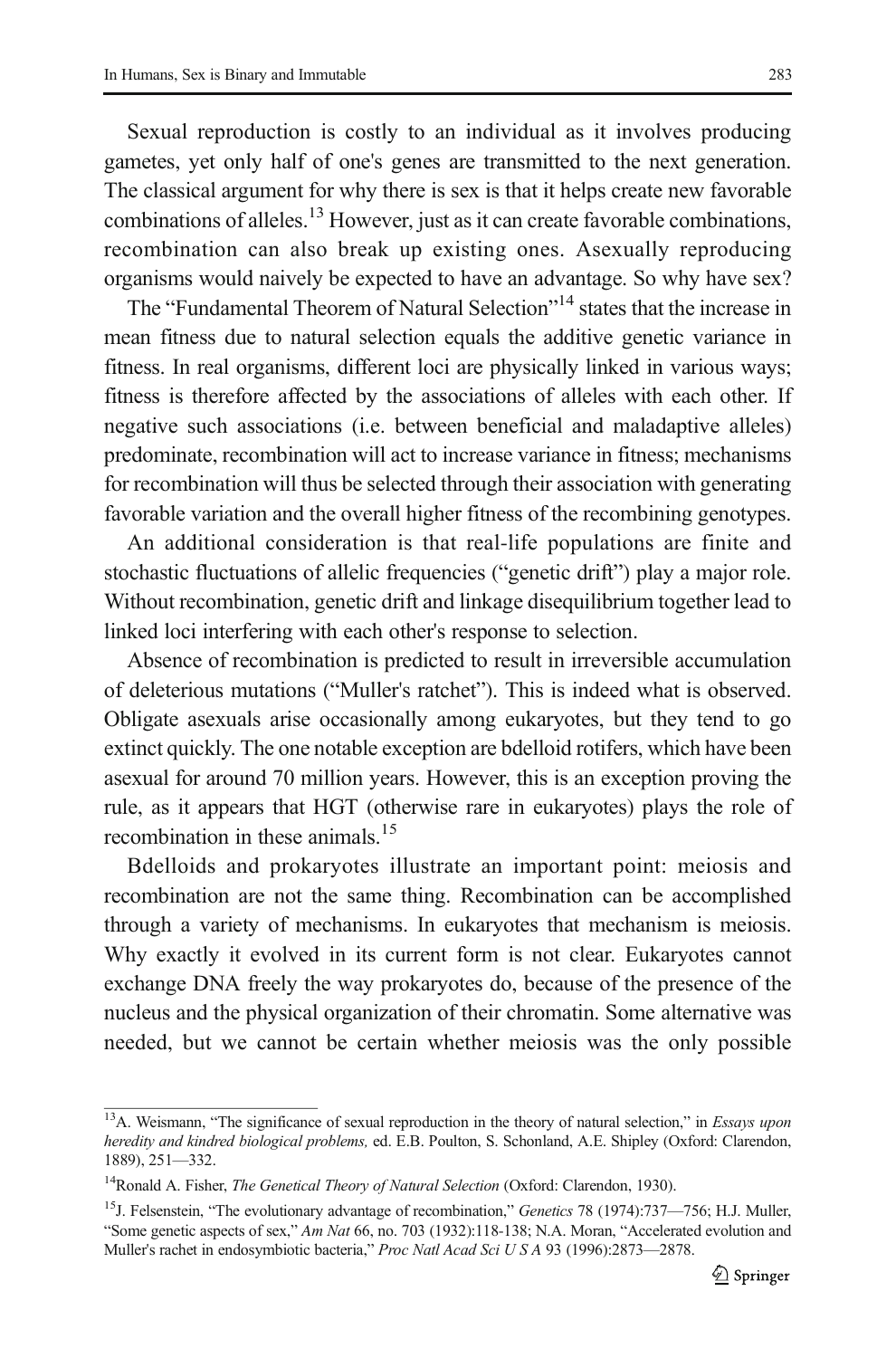solution. In any case, evolve it did, and very early in eukaryote evolution too, prior to the Last Eukaryotic Common Ancestor (LECA).<sup>16</sup>

#### Sex Determination and Mating Systems

Eukaryotes are immensely diverse, and exhibit much variation in sexual reproduction mechanisms and life cycles. But two variables are key: the alternation of generations and the size of gametes. The eukaryote life cycle follows a general pattern of alternating haploid  $(n$  set of chromosomes) and diploid (2n) generations. Diploid cells can undergo meiotic divisions, producing haploid cells, while haploid cells can fuse into a diploid cell. Whether haploid and diploid cells undergo nonreductive mitotic divisions determines the type of life cycle. Animals are diplontic (only diploid cells divide). Most fungi are haplontic (only haploid cells do), land plants are haplodiplontic (both generations divide), algae and protozoans exhibit a wide diversity of life cycles.

There are also three types of fertilization: isogamy, anisogamy and oogamy. Isogamy features morphologically similar gametes, and is common in unicellular eukaryotes. Almost certainly it was the ancestral LECA condition.

On multiple occasions, isogamy evolved into anisogamy, i.e. production of two different gametes. In some lineages, anisogamy further evolved into oogamy, the classic example being practiced by animals. By convention, larger gametes are taken to be the egg/"female" while smaller gametes are the sperm/"male." Why has anisogamy evolved? The traditional model proposes that eggs will become bigger if fitness increases non-linearly with increased egg size. Although a rather unusual assumption, it does appear to hold in multicellular organisms.<sup>17</sup>

Several important points follow:

1. Meiosis and gamete fusion evolved to allow for recombination to happen; once they came to exist, generations must inevitably alternate. The organismal complexity of the two generations can be immense, but it is of little importance for what is actually happening—haploid gametes fuse to form a diploid cell, from which, or from its lineage, haploid gametes have to then again be produced to restart the cycle. Overt focus on human-specific complexities often obscures these deeper underlying processes.

 $16$ D. Speijer, J. Lukes, M. Elias, "Sex is a ubiquitous, ancient, and inherent attribute of eukaryotic life," Proc Natl Acad Sci U S A 112 (2015):8827–8834.

<sup>&</sup>lt;sup>17</sup>E.R. Hanschen, M.D. Herron, J.J. Wiens et al., "Multicellularity Drives the Evolution of Sexual Traits," Am Nat 192 (2018):E93–E105.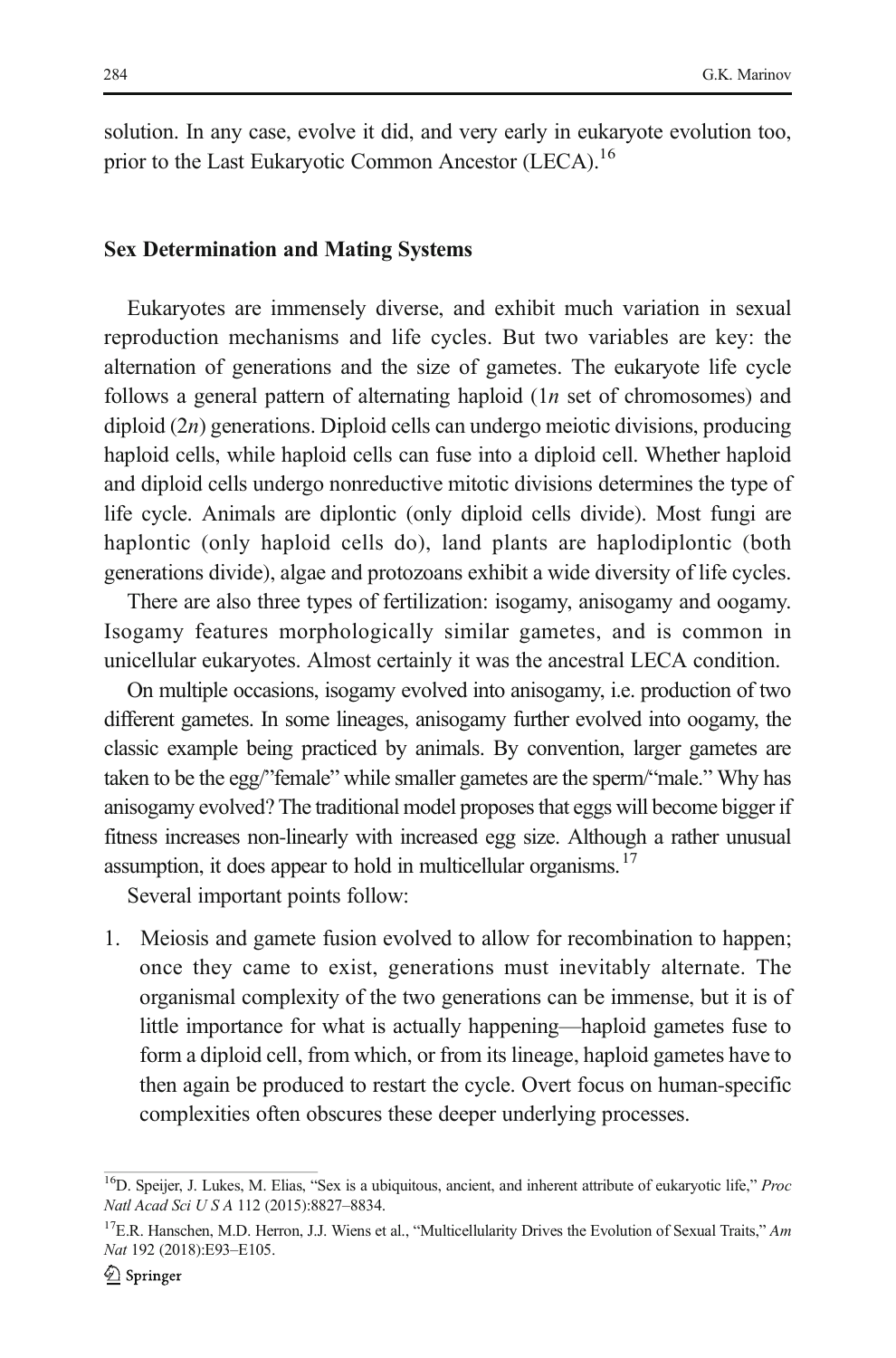- 2. At the level of gametes, sex in eukaryotes is inherently digital—two gametes fuse together to form one zygote. Yet it need not be binary—more than two mating types can exist,. Indeed, this is what many unicellular eukaryotes practice (some can have  $>100$  mating types.)<sup>18</sup> However, "non-binary" sex does not mean "non-digital" sex. Mating types are distinct and finite in number, with no continuum between them, and they mate pairwise.
- 3. Having more than two mating types is restricted to isogamous lineages. Anisogamy is inherently binary, and the fusion of one of each gamete type is necessary for reproduction.
- 4. The type of gametes produced is a very objective criterion for classifying the sex of an individual, and is its fundamental defining feature. In metazoans, there are only two types of gametes, although they do exhibit enormous diversity in the relationship between the individual and gamete production and fertilization. Numerous species practice parthenogenesis, many are predominantly hermaphroditic (e.g. earthworms and snails), while individuals of some species can change their sex (e.g. clownfish).

However, no such examples have ever been observed in mammals, in which binary sexual reproduction appears to be extremely strongly enforced.

Why is that? Genetic imprinting is the most likely answer. A subset of genes are only expressed from either the parental or maternal chromosome, with DNA methylation controlling the pattern. Why imprinting evolved in mammals is another evolutionary puzzle; $^{19}$  for our purposes its existence is of primary importance.

That both a male and a female gamete contribute to the zygote is vitally necessary–debilitating human diseases result from disturbing the imprinting of even single genes (Prader-Willi syndrome, Angelman syndrome, etc.). Yet 100 or more genes are imprinted in total. Disrupting imprinting for all of them is incompatible with life. This explains why the male-female binary at the organismal level is so tightly locked in place in mammals.

Admittedly, imprinting explains why there is no parthenogenesis, but does not fully explain why there are no true hermaphrodites (i.e. individuals producing both sperm and eggs). This is inherently near-impossible because in mammals the two gonads inhibit each other's embryonic development (e.g. the Anti-Mullerian Hormone inhibits the development of the female reproductive system in males).

<sup>&</sup>lt;sup>18</sup>S.S. Phadke, R.A. Zufall, "Rapid diversification of mating systems in ciliates," Biol J Linnean Society 98 (2009):187-197.

<sup>&</sup>lt;sup>19</sup>T. Moore, D. Haig, "Genomic imprinting in mammalian development: a parental tug-of-war," Trends Genet 7 (1991):45–49.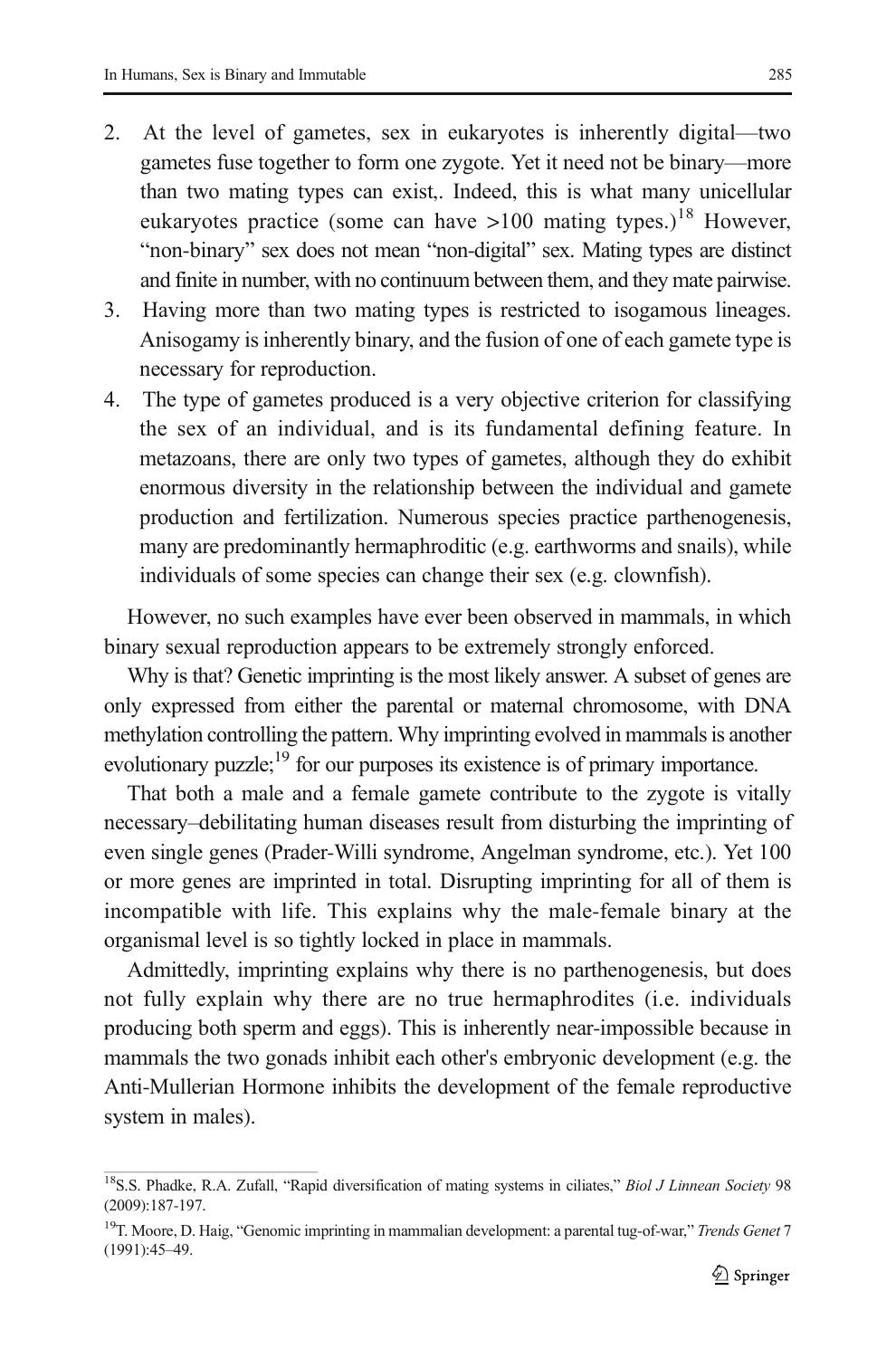### Why "Intersex" Conditions Do Not Invalidate the Sex Binary

But what about "intersex" individuals? Unfortunately, confusion and misunderstanding reign when it comes to their existence. Humans are indeed born with a variety of "intersex" conditions at low frequency, but that does not mean that these conditions are part of normal healthy variation. Humans are also born with a great variety of devastating congenital deformities and diseases, and if alien exozoologists were to write a description of Homo sapiens based on extensive observations of the population, such a description would never feature, for example, anencephaly, and neither would it include anything else but binary sex.

Extremely deleterious phenotypes, especially when their fitness is invariant with respect to environmental conditions, cannot be part of that description, as they are by definition actively eliminated from the population. The mathematics of natural selection is remorseless. For the human population, even an allele with an initial frequency as low as  $0.01$  and selection coefficient  $s = 0.05$  is nearly ensured fixation. On the other hand, that should not be taken to mean that natural selection is all powerful. First, even if an allele is strongly deleterious, its frequency will not be zero, as it is constantly reintroduced by mutations at some rate μ. Second, alleles with small selective (dis)advantages are not ensured fixation. Genetic drift can lead to fixation of alleles with small selective coefficients irrespective of their effects, as long as  $s \lt \frac{1}{N_e}$  ( $N_e$  is the effective population size).

Therefore we cannot expect "perfection" from biological processes. Imagine that a biochemical reaction runs with a given accuracy in a finite population. The selective advantage of mutations improving its accuracy will generally be at most the fractional improvement that they confer. Thus it is not possible for selection to push the system towards absolute perfection as further fractional improvements are "invisible" to it if smaller than the selection barrier  $\sim 1/N_e$ . Errors are thus expected to occur everywhere, and indeed they do. This is why important genes get mutated, developmental processes get disrupted, and the results are newborns with very low fitness.

These facts bear on how we are to think about "intersex"' people. The great diversity of such conditions cannot be explored here in detail. These include Androgen Insensitivity Syndrome (feminization of males due to androgen receptor mutations), Klinefelter's syndrome (47,XXY karyotype), XX male syndrome (46, XX "males" due to translocation of the master regulator SRY to the X), Turner's syndrome (45,X0) and many others.

These conditions present with a variety of phenotypes intermediate between typical male and female features, but they have one crucial 2 Springer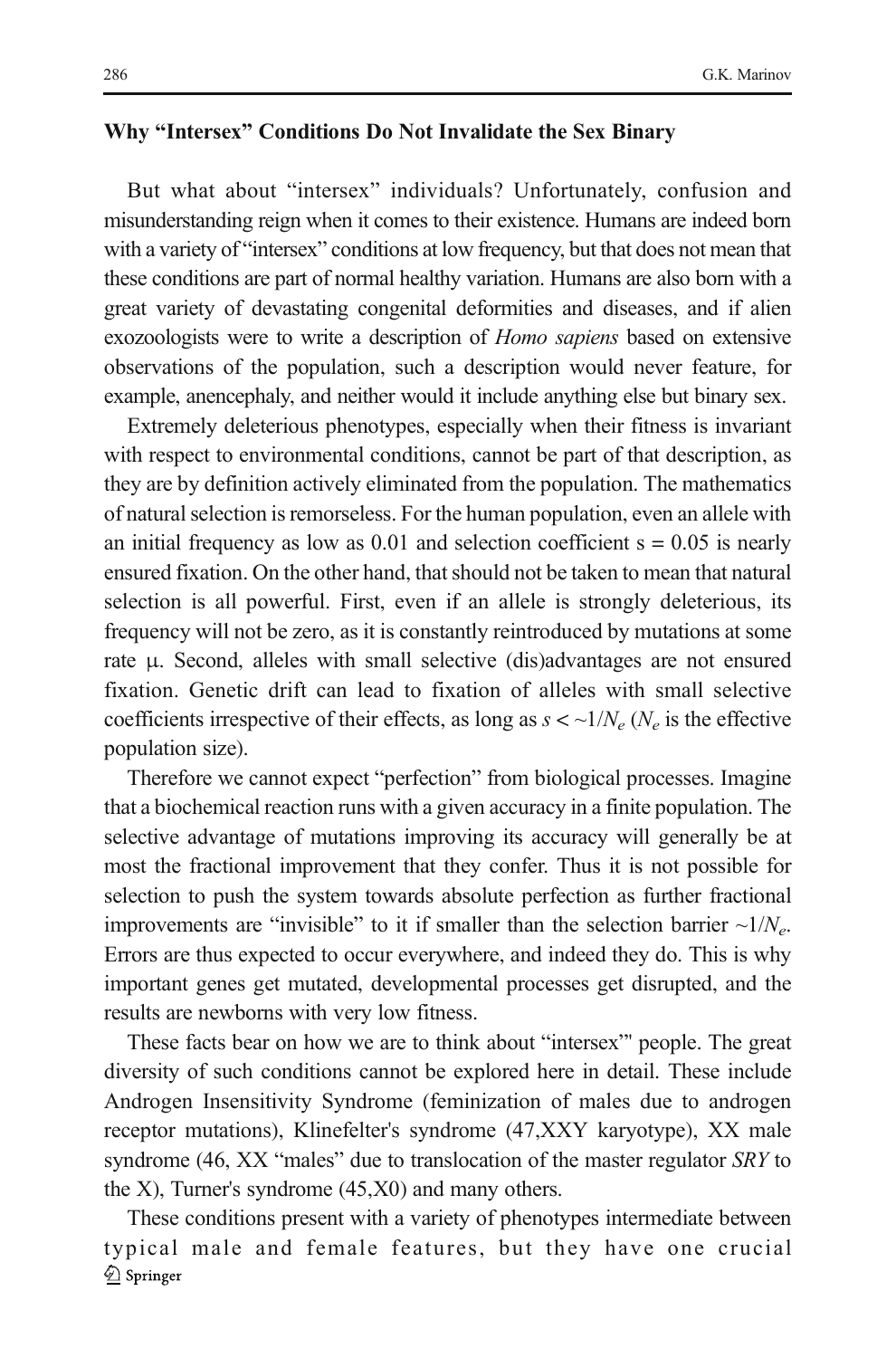commonality—individuals afflicted are almost invariably sterile.<sup>20</sup> On the few occasions where fertility is possible, the phenotypes are mild and it is hard to even call them "intersex." Their evolutionary fitness is therefore as negative as fitness could possibly be short of being stillborn  $(s = -1)$  for sterile individuals). Importantly, these fitness reductions are invariant to environmental variables. It is possible for a condition that is a debilitating disease under some circumstances to be beneficial under others (e.g. sickle-cell anemia and malaria). But this does not apply to the inability to produce viable gametes, which makes one unable to reproduce under all circumstances.

All "intersex" conditions, when examined, clearly arise from single-gene mutations or chromosomal aberrations on a genetic background that would have indisputably been producing male or female gametes had these mutations not occurred, and, rarely, due to chimerism (i.e. individuals made up of both male and female cells). True hermaphrodites possessing both sets of functional gonads and genitalia have never been observed in Homo sapiens.

Therefore the "intersex" argument against the sex binary is simply not valid. Intersex individuals exist only because of continuous de novo reintroduction of the relevant mutations in the population, recessive genes becoming unmasked, or disruptions of normal embryonic development.

Sex in mammals is on a fundamental level binary and immutable, and claims that "intersex'" individuals disprove that can only be made in the absence of any consideration of the biological nature of humans and how our evolutionary history has shaped our biology. Which brings us to the most worrying aspect of the widespread adoption of such denial.

#### The Coming Battle

The reasoning outlined above rests on two assumptions. First, population genetics is true, and second, common descent from the original self-replicators is true. That "population genetics is true" means that our knowledge of inheritance mechanisms is broadly correct, i.e. we understand molecular biology sufficiently well, and "random" events (mutations and gamete segregation) are truly random, i.e. they happen with no foreknowledge of their future consequences.

If these assumptions are accepted, what I have argued here regarding the binary nature of biological sex in humans is incontrovertibly true. It follows directly from the basic relationship between genes, organisms, recombination,

<sup>&</sup>lt;sup>20</sup>J.P. Van Batavia, T.F. Kolon, "Fertility in disorders of sex development: A review," J Pediatr Urol 12 (2016):418-425.